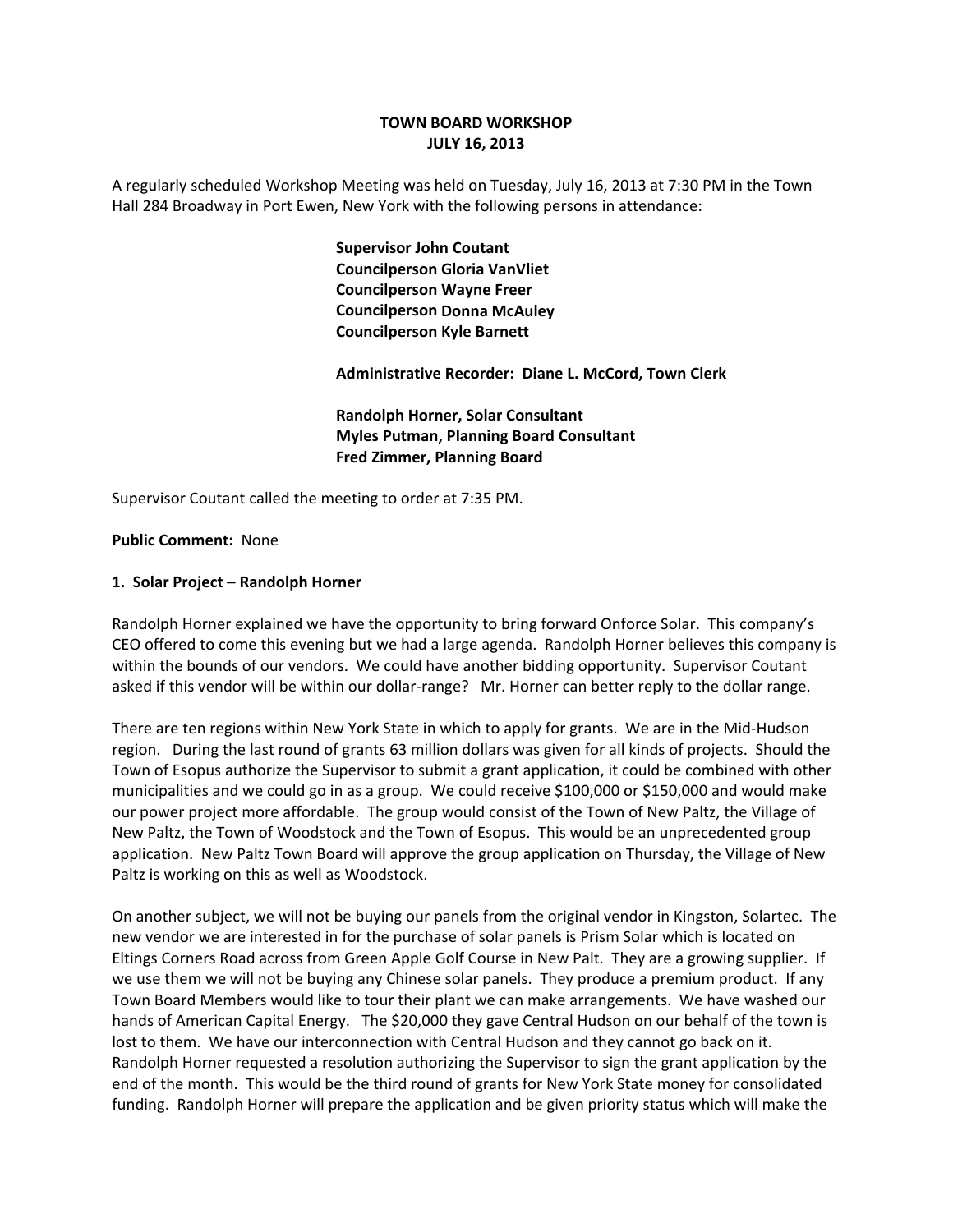application more palatable for the state. Supervisor Jeremy Wilbur is taking this application to the Woodstock Environmental Board and once approved by them he will call a special meeting to authorize the application. This grant money will help to defray the \$189,000 we will have to pay Central Hudson. Supervisor Coutant asked if the town Board would make a Resolution to vote on the grant application and they agreed. The future of our solar project would only be aided by these grants.

Discussion about visiting Onforce, where they make the solar panels, and being able to have a tour by their CEO ended up with the Supervisor, Randolph and Councilperson Freer visiting on Thursday July 25<sup>th</sup> and Councilperson Kyle Barnett and Councilperson Donna McAuley visiting on August  $1<sup>st</sup>$  at 2 PM. They believe if they visit during a regular production day they can see the robot making the panels.

Councilperson Gloria VanVliet asked about New York State Solar Farm, since there was an article in the newspaper about the production of solar energy this morning in the Daily Freeman. Randolph Horner explained the company is owned by the Anthony Sicari Family. It only produces a limited amount of energy according to Randolph Horner.

### **1a. Solar Panels at Town Hall**

Councilperson Gloria VanVliet asked Randolph Horner about the solar panels on the far end of our Town Hall lot for they have not turned for the past several months. Randolph was embarrassed because he personally has changed eighteen of the actuators which turn the panels. Alteris was the company that installed the panels originally but they were bought out by Real Goods and there has been no progress in having the actuators fixed. They still produce solar energy but not at the rate they would produce it if the panels followed the sun and turned. Supervisor Coutant will contact Real Goods.

### **2. Fred Zimmer – Drainage District – Port Ewen Housing Development**

Fred Zimmer said I understand you have decided to form a Drainage District. No, we decided not to form a Drainage District. Not forming a Drainage District would be a terrible mistake. Anything that goes wrong with these drainage ponds means the town will be cited. Fred Zimmer suggested the Town Board form a Drainage District and come up with a dollar amount to assess to each of the twenty‐five houses in the Port Ewen Housing development. To maintain the drainage district there are four different options:

- 1. You could form a line item within your budget and have an amount carried from one year to the next.
- 2. Create a line with an encumbered fund. This will only be for the Drainage District.
- 3. You could have a Special Assessment to those property owners. You would create a "sinking fund". It would be untouchable and used only for that purpose according to Councilperson Wayne Freer. The question was asked, "Is there a "start-up fee"? Yes, the people in the development do not pay the costs if there is a problem, according to Fred Zimmer, the town would have to pay. It is the obligation of the Planning Board to make sure the development has proper drainage. At this point you could go back to "Fawn Meadows" development and re‐direct their Drainage Issue.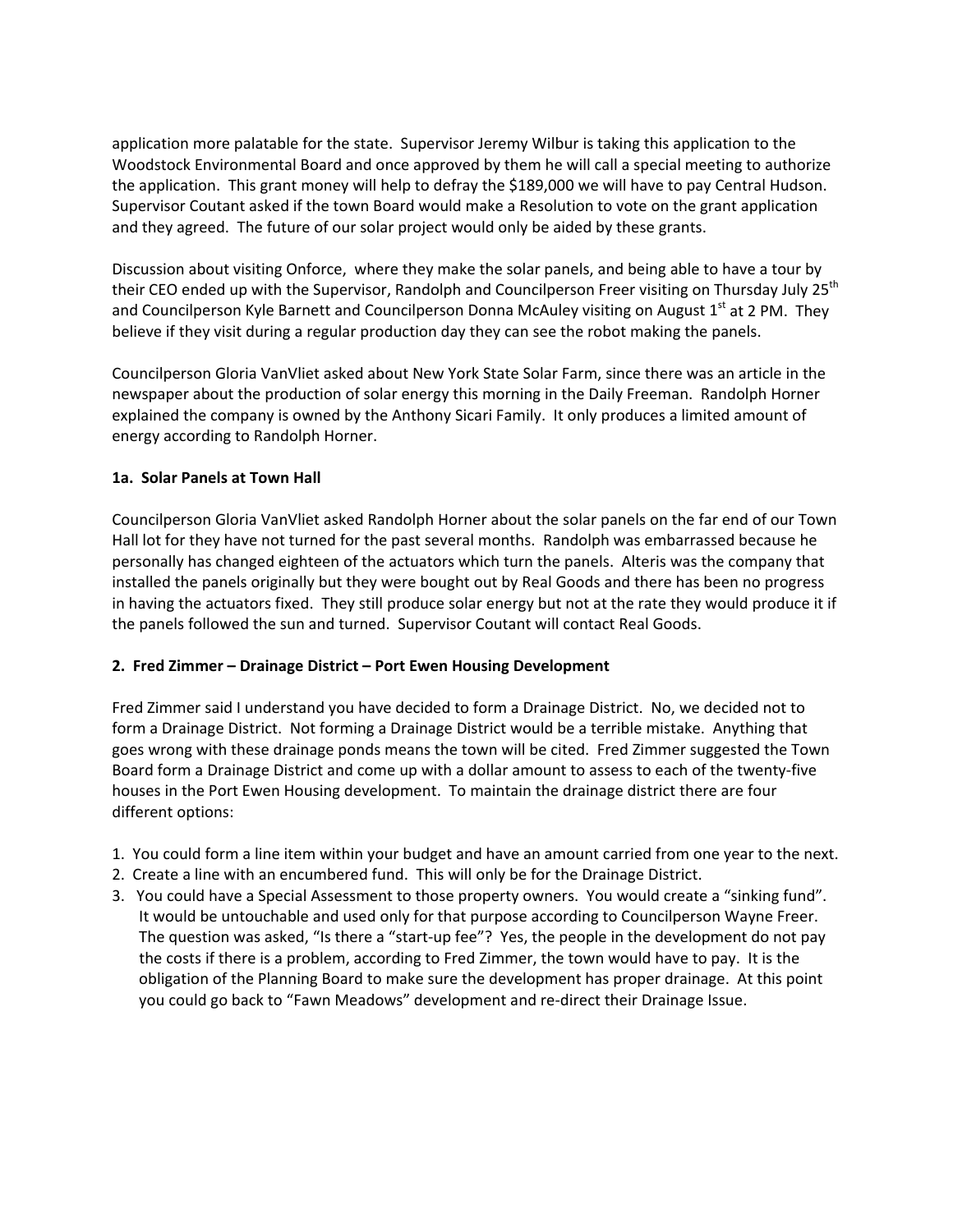4. The Supervisor asked, could the developer or the Home Owners Association do the same thing? Yes. It is a liability for the town without a Drainage District. DEC can cite the town and the town will be responsible. Councilperson Gloria VanVliet asked who will be responsible for the money? Fred Zimmer answered the town will always be responsible. When asked about the guidelines for a Drainage District, Councilperson Kyle Barnett said the DEC will have model regulations. We need an escrow account with the project and start up fees included said Fred Zimmer. Bottom line is, if I am responsible for the district, I want to control the money. \$100 a house would be his recommendation. Once you have the money you can ask the Highway Dept. to take care of it or to hire a firm to handle it. You could have summer help do it. You could right a contract for the maintenance of the project. It was suggested that \$7,000 is exorbitant but in the end someone will have to pay for it. The Supervisor believes the best thing to do is to hire an outside contractor. Councilperson Wayne Freer agreed the contractor would be a better choice other than the town employees. Councilperson Kyle Barnett asked if this project is being held up because of this? Fred Zimmer answered there are other issues as well. Supervisor Coutant wanted to make a decision within thirty days. They made a proposal and recently they contacted the Supervisor with the same story as in 2012. We decided not to do anything with it. If we let the Home Owners Association handle it, it may be a number of years before it is taken over. Fred Zimmer said if you start collecting the \$100 per house that is \$2,500 a year and you will have a fund to take from. The developer will pay to install the drainage basins. Councilperson Kyle Barnett said if we move forward he had no problem with it. The Town Board was open to moving ahead. Fred Zimmer stated if you need someone to sign the plans he will stamp them.

#### **3a. Zoning Issue**

Myles Putman – Planning Advisor to the Planning Board had several items to discuss with the Town Board. He gave a brief description for the proposed zoning map amendment for the Esopus Farm project as well as the ENB SEQRA Notice Publication Form describing a Negative Declaration for the Esopus Farms Resort Hotel.

Myles Putman explained that last week the Planning Board made a decision on Esopus Farms with a declaration of No Impact. Esopus Farms will expand a bar and restaurant in a separate building. It is expected that completion of the full EAF will be dependent on information currently available and will not involve new studies or research or investigations.

The ENB SEQRA will have a Negative Declaration – Type 1 described as follows:

"Change of use of warehouse site and abutting one family residential site into a resort hotel and bar/restaurant; subject to approval of special use permits approval under Chapter 123 of the Town of Esopus Town Code, "Zoning and a lot line adjustment to redefine 2 existing parcels, of 143 acres and 10.09 acres, into two lots of 68.25 acres and 84.8 acres, subject to approval under Chapter 107 of the Town of Esopus Town Code, "Subdivision of Land," with a 68.25 acre parcel to encompass the proposed resort hotel and bar/restaurant. A total of 63 guest rooms are proposed. The hotel and bar/restaurant facilities will be open to the general public. The use of certain on‐site amenities, such as the day spa, (the pool) and the small outdoor tent/yurt area, is to be restricted to registered hotel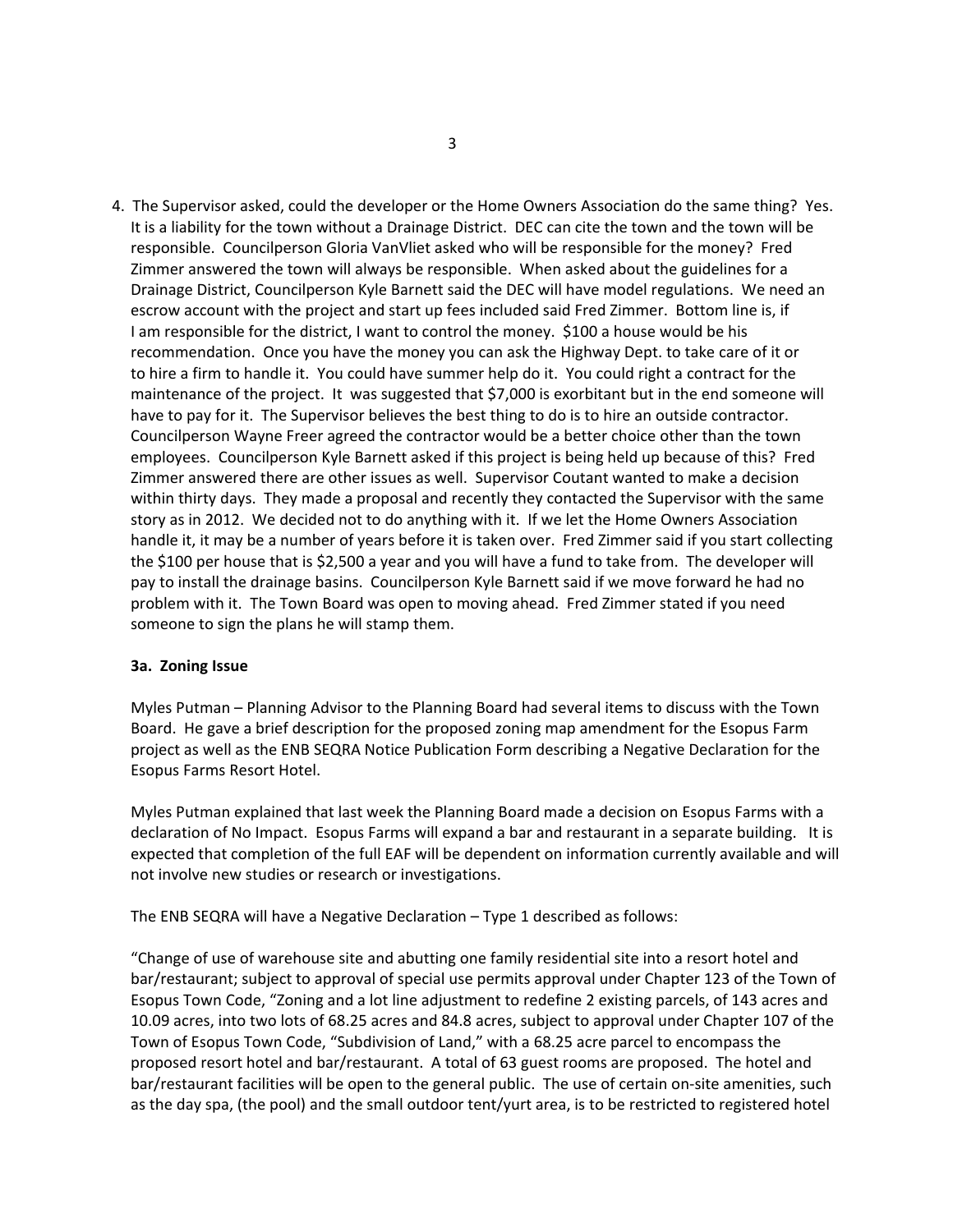guests. The hotel will also include banquet and meeting space. A total of 23,280 square feet of new building floor space will be constructed. Parking will be provided for 357 vehicles. An on‐site central water supply and wastewater treatment plant will be developed. Site disturbance has been calculated to affect just under 20 acres; and the amount of post‐development impervious surfaces will total 2.4 acres. Post-development storm water flows will be attenuated through the use of a variety of storm water management techniques. " The project address is 1398 & 1466 Broadway situated between the Hamlets of Esopus and West Park, Town of Esopus, Ulster County, New York.

The spa, camping facilities and pool are to be used by hotel residents only. This project will encompass a large block of land that abuts the commercial district on the south. The cemetery property will remain the same and protective measures will be made giving a better buffer and trying to keep construction activities down to a minimum if there is a funeral. Myles Putman closing the SEQRA project has started a new SEQRA on four properties. We have had FOIL requests regarding this project from an undeclared client and there could be an Article 78. Our attorney is working on this for there seems to be environmental concerns. Their attorney making the FOIL request is from the Syracuse area. Any zoning change could bring out people to a Public Hearing.

Supervisor Coutant said we need to move forward. However, Myles Putman said there is an eighteen to two year building out so we may want to move more slowly. Operating a Day Spa and gift shops are a zoning concern. These items are not listed in our building perimeters. Our Attorney Paul Kellar said we have to balance our present Master Plan dated 1993 with what has changed since the plan was passed and with what has not changed. The Supervisor asked if adding to our zoning would be acceptable. Myles Putman said if it is specific to a property it would not fly. Councilperson Kyle Barnett asked what is the conflict with our Master Plan?

- 1. Location of commercial access along the Route 9W corridor.
- 2. The historic plan has been used for similar projects and the Town Board must show this was taken into consideration. It is not the decision itself, it is based on how the decision was made. Is it technically correct?

One thing Attorney Paul Kellar pointed out is you can have a hearing and get new facts and this is how we responded in 1993 and now this is how we respond in 2013. Councilperson Wayne Freer can anticipate more pros than cons. Amending Section 123‐K Item #6 and adding accessories to our Code which were not added previously would be more timely than changing our zoning. When our zoning was originally enacted these amenities were not available.

### **3b. Riverview**

The PUD used at Riverview split the commercial site on Broadway allowing for a commercial one story restaurant. A developer has requested new two story town houses be built on this commercial portion of the PUD. This could only be done with a text-amendment to the PUD, however, in the original PUD the commercial area could not obstruct or destroy the river view. It is a beautiful view.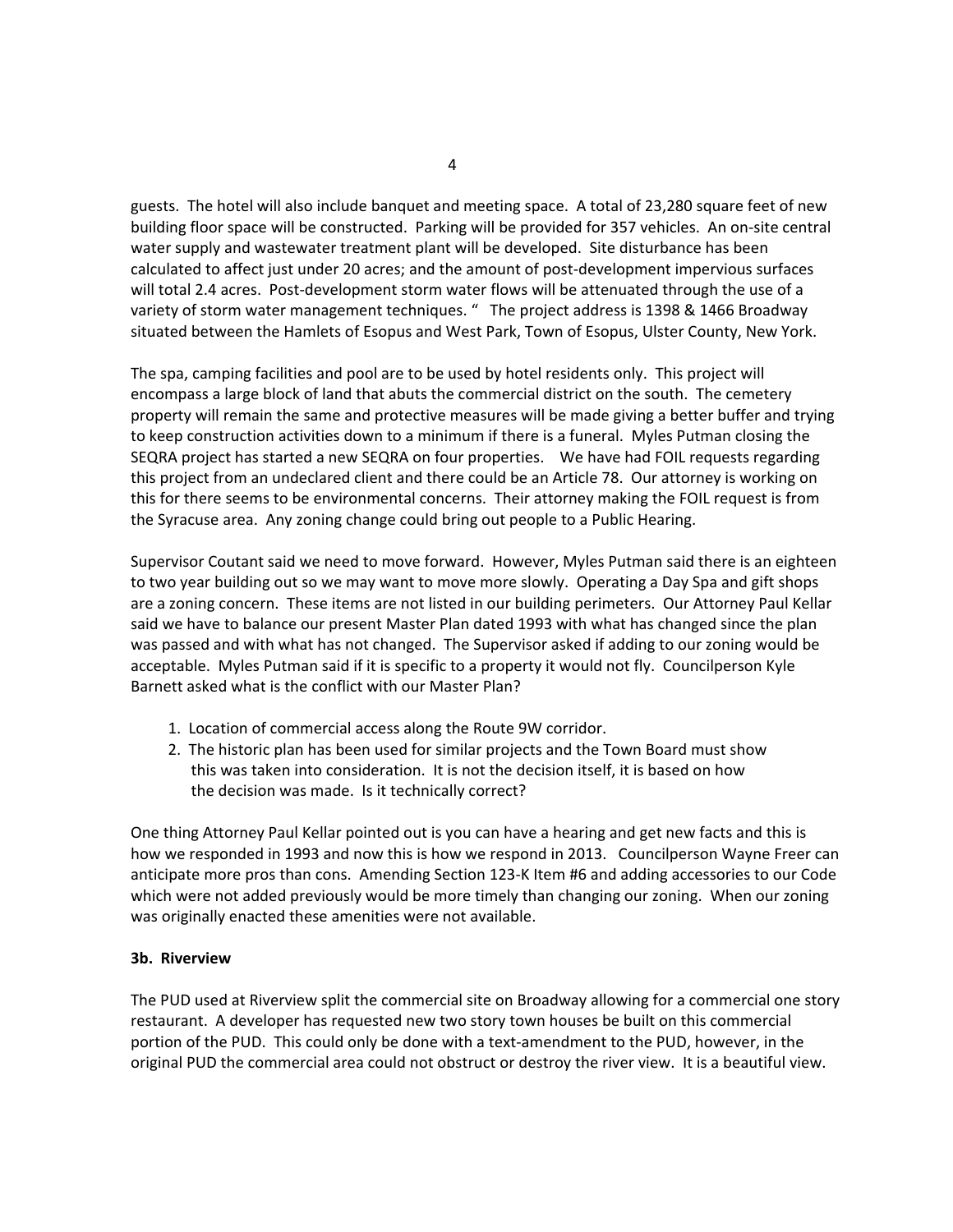#### **4. Dick Williams Drive – Storm‐water Drainage Problem**

The Town was asked to look at the drainage on the south side of Dick Williams Lane. We followed the description of the map filed with the Planning Board when The Birchez was developed. The property owner on the south side of the road is Brenda Patenall and as the storm water came down on her property it would go into the drainage pipe where it ran into the catch basin. Ms. Patanall put in another driveway between the existing driveway and the ditch. She took the rocks away from the catch basin which then undermined the road as the water goes into the river. We are responsible for the storm‐water contamination. Building Inspector Tim Keefe placed a Stop Work Order on the Patenall property. The road must be brought back to the specifications laid out by the Planning Board. Mac Courtney, Esq. is representing Brenda Patenall and he is having them correct the problem. Mac Courtney will meet with the Building Inspector to resolve the problem. Highway Supt. Mike Cafaldo should be contacted about the driveway.

### **5. Tilden Street – Drainage Problem**

Chad Gomez lives on Tilden Street and he contacted the Supervisor, during a rain storm, about water overflowing the drainage ditch, going over the berm, and accumulating one quarter inch from his front door. The storm water was definitely going over the storm-drain because it was blocked and our Highway men cleaned it out. They constructed a higher berm and put in a second catch basin. Going back toward Port Ewen there was another catch basin where the water bypassed the catch basin. The Highway Department fixed it.

On William White Road by the Pascaretti property, where we had problems three years ago, we are experiencing them again. We have a right of way across that piece of property and we can fix the situation. Highway Supt. Mike Cafaldo was going there to see how we can fix the problem.

### **6. Assessor's applications**

The Supervisor asked the Town Board Members to review the Assessor's applications and decide on an interview night. We need to hire a new Assessor by October  $1<sup>st</sup>$ , however, Councilperson Gloria VanVliet reminded everyone New York State has to review and approve our choice before the appointment is made.

### **7. Wayne Freer – Budget Program**

Councilperson Wayne Freer had phone calls with several people from Harris Computer Products. Harris is based in Niagara Falls. They are familiar with New York State rules and regulations. Bottom line the major portion of the problems we have are with training on the system. The system does have more capabilities than what we are currently using. At this time we have only one module with our system. We could purchase a device to read our water meters and place it in our system and this could be cost efficient. Councilperson Freer will find out from Port Ewen Water/Sewer Superintendent Don Kiernan if the system is compatible?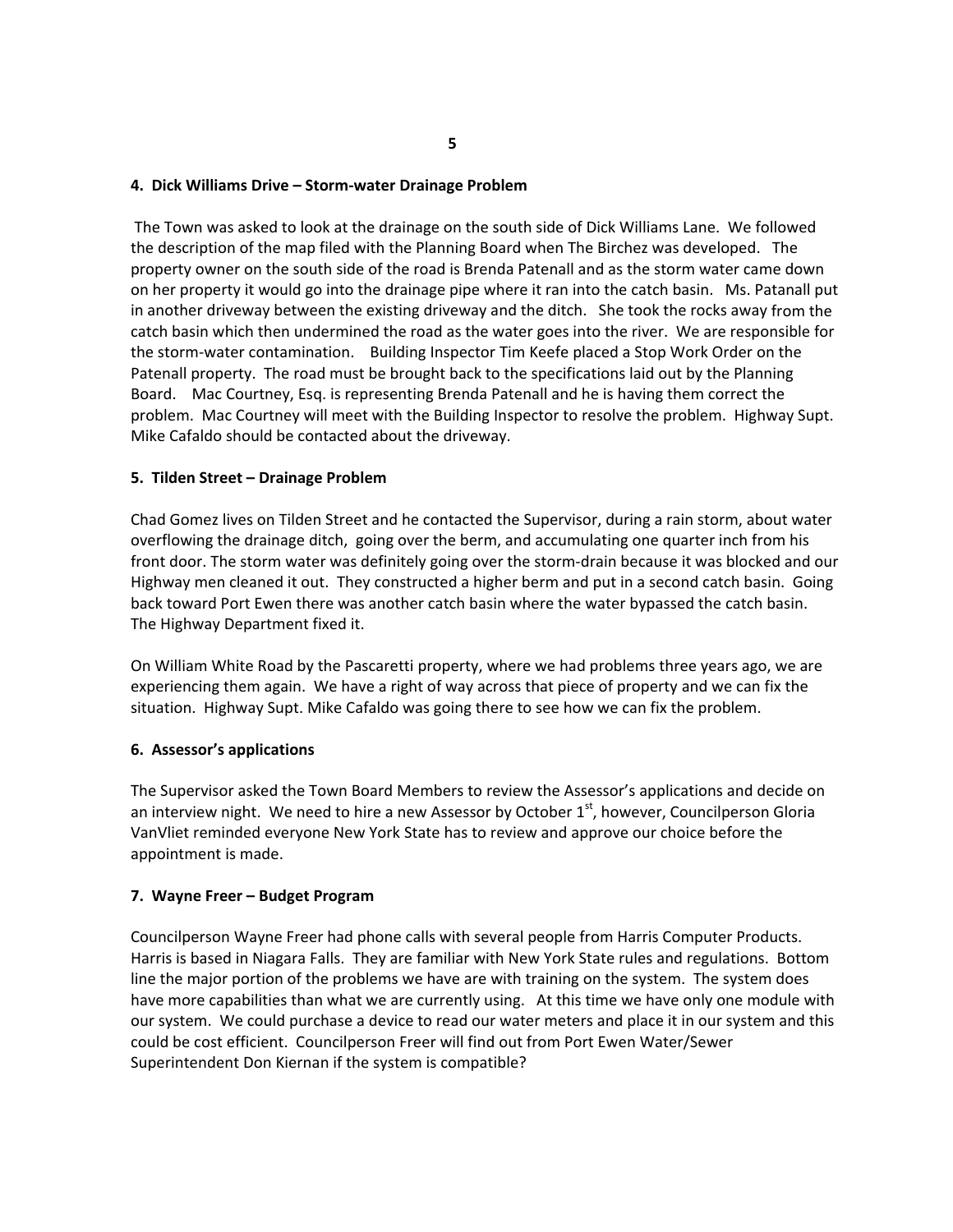Councilperson Freer continued….the cost for one half day training is \$500. This is for four hours to teach how to utilize our system we already have. They will teach the individuals how to enter the system or we could make the changes we need and they will do this. They charge by the hour. We suggested as we have a training session more than one person should attend and learn the system with alternatives and backups. Deputy Clerk Holly Netter said she has had no problems dealing with Harris. Those attending the training session should be Deb Kain, Holly Netter and the Department heads. The Town Board agreed on the training.

### **8a. Certificate of Designation of Notice of Claim (Dept. of State)**

There is a resolution from the State of New York Department of State changing Municipal Law 53 permitting notices of claim against public corporations to be served on the New York Secretary of State. As a town, we are required to file a Certificate of Designation of Notice of Claim with the New York Dept. of State, designating the New York Secretary of State as our agent for service of notices of claim. Persons serving a notice of claim on the Secretary of State will be charged a \$250 service fee. Half of the service fee will be retained by the Dept. of State while the other half will be provided to the town. If this Certificate of Designation of Notice of Claim is not received the state will receive the \$250 and the town will not receive anything.

# **8b. Micro‐burst – Tree down**

The recent "Micro‐burst" storm with hail and high winds caused a tree on West Stout and Bayard Street to uproot at tree, along with a portion of the road and it fell on a house. The house‐owner gave us a letter and an estimate for the repair. The letter was sent to our insurance carrier NYMIR. They will respond.

# **9. Tree Removal Estimates – Gerard St., Connelly**

There is a tree on the property above Certified Marina on our right of way. This tree hanging over the marina building is in a precarious position. Our Highway Supt. Mike Cafaldo said the tree must come down. We have received three prices from contractors interested in removing the tree for \$800. \$945 and \$800. The Town Board Members will inspect the tree prior to its removal.

### **10. Miscellaneous Items Discussed**

a. Building Inspector is on vacation.

b. Batteries for generator are needed for next inspection. Prices quoted too expensive. Supervisor can get them for less.

c. Traveling team for softball wants to use Ross Park. Even though this is not an Esopus team, several members of the team are Esopus residents. No charge.

d. Drainage letter is necessary for Certified Marina because cable wire and phone wire are in a pipe within the drain and there was debris which could cause a fire. Certified needs to fix this.